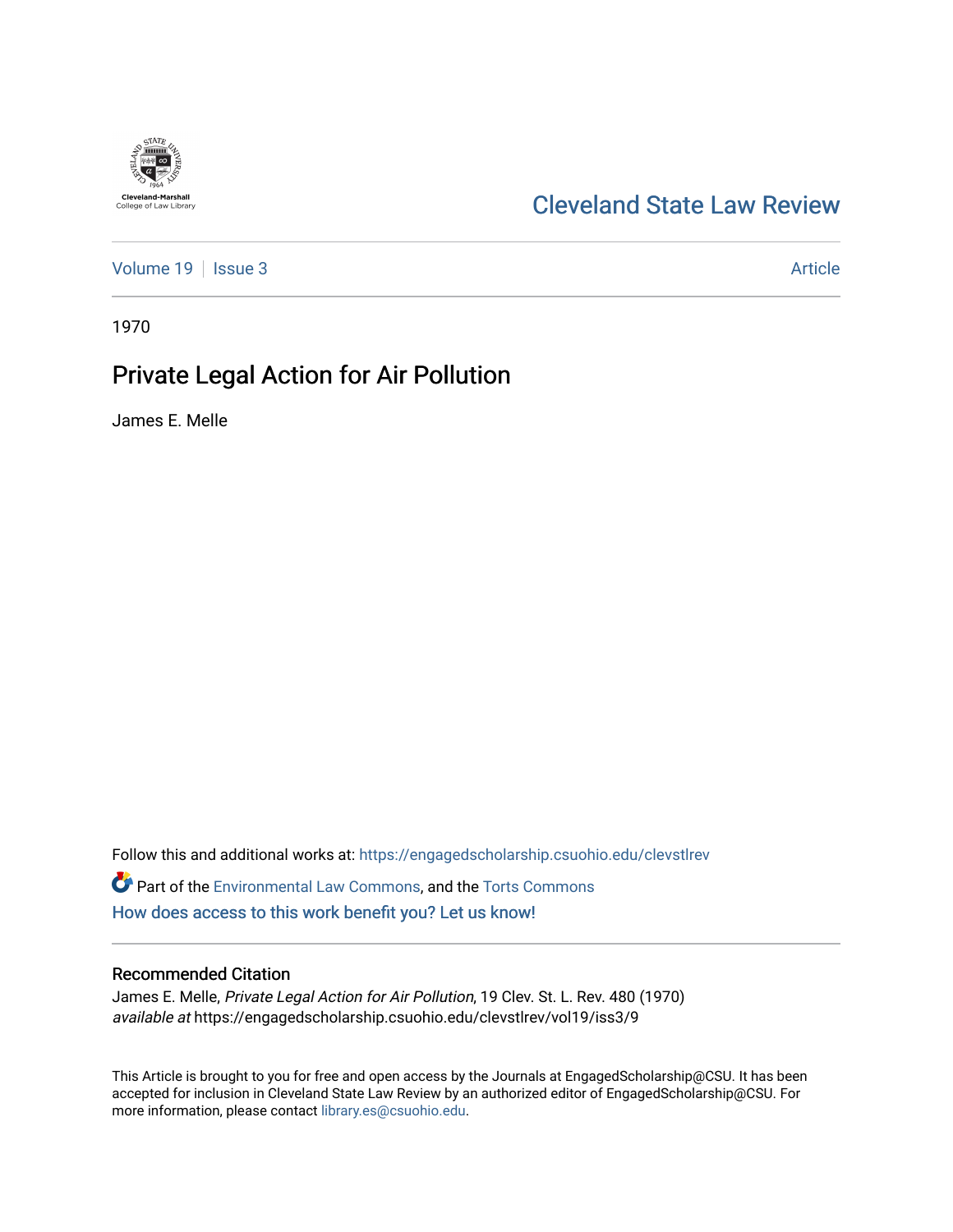## *Private Legal Action for Air Pollution*

## *James E. Melle\**

**T HE VAGUENESS** OF THE **CONCEPT** of *nuisance* has resulted from the vary- $\blacksquare$  ing interpretations given it by the courts. It is still debatable whether liability for nuisance exists because of the harm done, or how the harm was created.<sup>1</sup> Though there are many different-purpose classifications of nuisances, this paper deals only with the basic ones-i.e., public, private, and public nuisances which are also private nuisances.

A public nuisance at common law was always a crime; and, after 1536, also a tort. It consisted of an interference with rights which were common to the community. It was not necessary for the entire community to be affected, so long as the nuisance interfered with those who came in contact with it in the exercise of a public right.<sup>2</sup> The Ohio courts have agreed with this concept. A public nuisance is one in which the whole community is annoyed or inconvenienced by the offensive acts, as where one carries on a trade that fills the air with noxious and offensive fumes.<sup>3</sup> A public nuisance arises out of the violation of public rights by the doing of unlawful acts.4

The common law concept of a private nuisance was the invasion of the interest in the use and enjoyment of land, and the remedy for it was exclusively with the individual whose rights have been disturbed.<sup>5</sup> Ohio has also adopted this view. A private nuisance is anything done to the hurt or annoyance of the lands, tenements, or hereditaments of another and not amounting to a trespass.<sup>6</sup> The essence of a private nuisance is an interference with the use and enjoyment of land.7

A public nuisance can also be a private nuisance if the injured plaintiff can show special damage to himself. Until 1536 every public nuisance was a crime, and every attempt on the part of a private plaintiff to recover for any harm that it did to him was rejected. In that year, the English courts established an *exception* to the general rule. ". **.** . unless

**<sup>\*</sup>** B.S.B.A., John Carroll University; Third-year student at Cleveland State University, Cleveland-Marshall College of Law.

**<sup>1</sup>** Prosser, Torts 595-604 (3rd ed. 1964); 2 Oleck (ed.), Encyclopedia of Negligence, **§** 440 **(1962).**

<sup>2</sup> Prosser, Private Action for Public Nuisance, 52 Va. L. Rev. **1001** (1966).

**<sup>3</sup>** Village of Cardington v. Adm'r of Fredericks, 46 Ohio St. 442, 446, 21 N.E. 766, 767 (1889). It is the intent of the author to state the present status of Ohio law in terms of public nuisance and air pollution.

<sup>4</sup> The Toledo Disposal Company v. The State of Ohio, 89 Ohio St. 230, **106** N.E. 6 (1914).

**<sup>5</sup>** *Supra* n. 2 at 999.

**<sup>6</sup>**Williams v. Pomeroy Coal Company, 37 Ohio St. 583, 589, 7 W.L.B. 126, 131 (1882).

**<sup>7</sup>** Sakler v. Huls, 20 Ohio Op. **2d** 283, 183 N.E. 2d 152 (1961).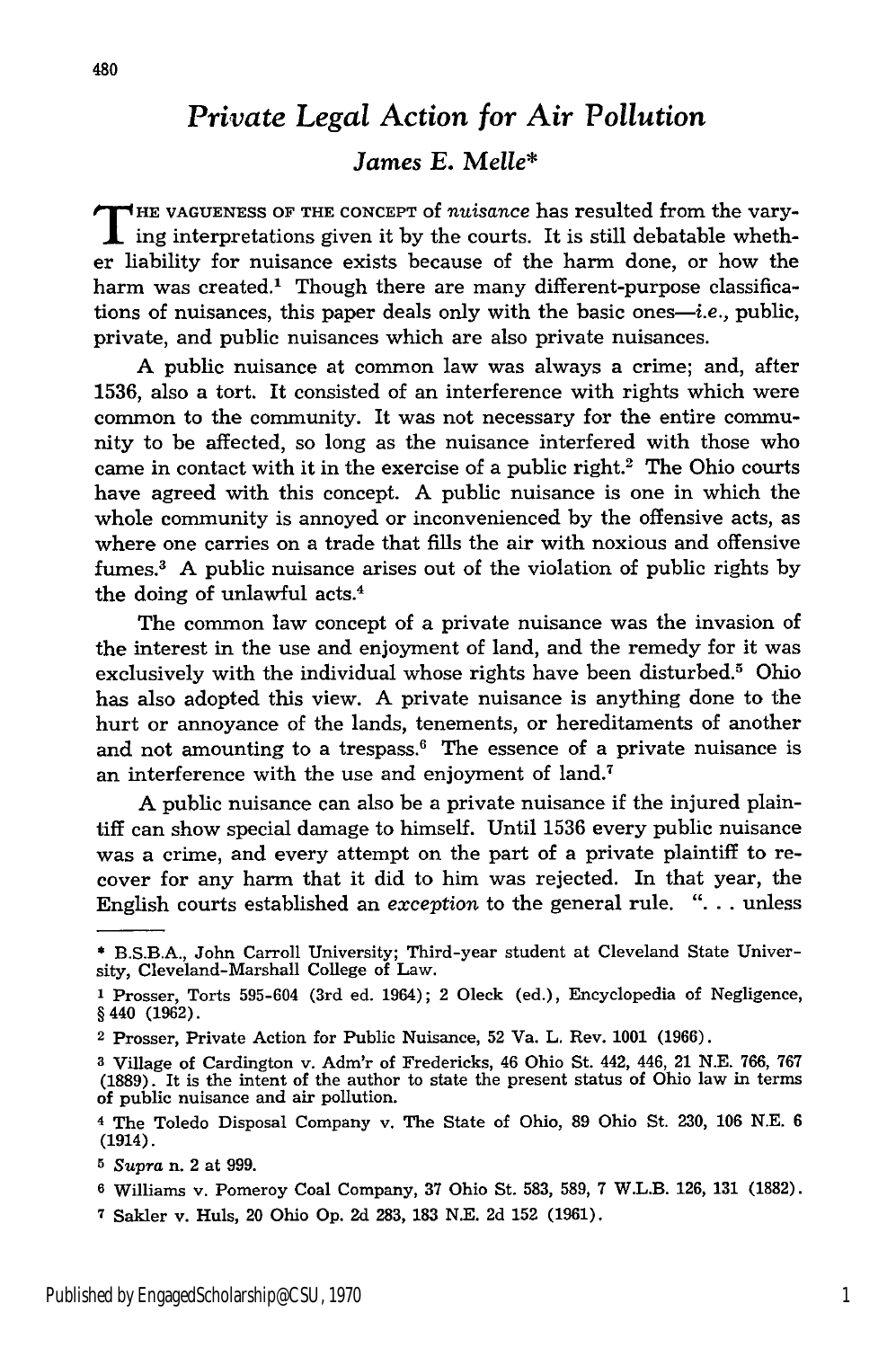it be where one man has greater hurt or inconvenience than any other man had, and then he who had more displeasure, or hurt, etc., can have an action to recover his damages that he had by reason of the special hurt." **8** This was an attempt by the court to liberalize a harsh rule.

Ohio has followed this rule. To give the individual a right either in a suit for damages or by injunction, plaintiff must aver and show that the injury he suffers is different in kind from that of the general public.<sup>9</sup><br>The difference is that in 1536 the court used that rationale to redress an injury to an injured plaintiff, while today the same reasoning is used to deny recovery. "The reason... he cannot have such an action is because it would cause such a multiplicity of suits as to be itself an intolerable evil." **10**

Of what consequence is this to the many plaintiffs who have been injured? Because the defendant will be required to defend an action more than once, the courts have said he need not defend one at all. It is also said, as a justification for this rule, that to allow every injured party to sue would result in suits for inconsequential damages and thereby clog the dockets.<sup>11</sup> Also, that no one person can sue as trustee for the other injured parties; and that different adjudications will result in vary-<br>ing standards of conduct for the defendant.<sup>12</sup>

When a public nuisance substantially interferes with the use or enjoyment of the plaintiff's rights in land, it has never been disputed that there is special damage, for which a private action will lie.<sup>13</sup> The reason is that the landowners in the immediate vicinity must necessarily suffer harm different from that of the general public. As to the plaintiff this is also a private nuisance, and the action may be brought on either basis or both. <sup>14</sup>

What can a healthy individual do who does not live in the "neighbor-<br>hood" of a polluter and yet fears that air pollution has harmful effects on his health? The air transmits the pollution, and it affects all healthy persons alike. But it affects those over 55 and under one year as well as those with existing respiratory diseases more than the healthy individual. Yet this cannot technically be used as special damage since the amount of harm necessary to constitute a nuisance is measured by the standards

<sup>14</sup>*Id.*

**<sup>8</sup>** *Supra* n. 2 at **1005.**

**<sup>9</sup>**Hall v. Pittsburg, C. C. and St. L. Ry., **85** Ohio St. 148, 159, 97 N.E. 381 (1911); Widmer v. Fretti, 95 Ohio App. 7, 116 N.E. 2d 728 (1952).

**<sup>10</sup>**Hall v. Pittsburg, C. C. and St. L. Ry., *supra* n. 9.

**<sup>11</sup>**Smith, Private Action for Obstruction to Public Right of Passage, 15 Colum. L. Rev. 1, 7 (1915).

<sup>12</sup>*Supra* n. 3 at 1002.

**<sup>13</sup>***Id.* at **1018.**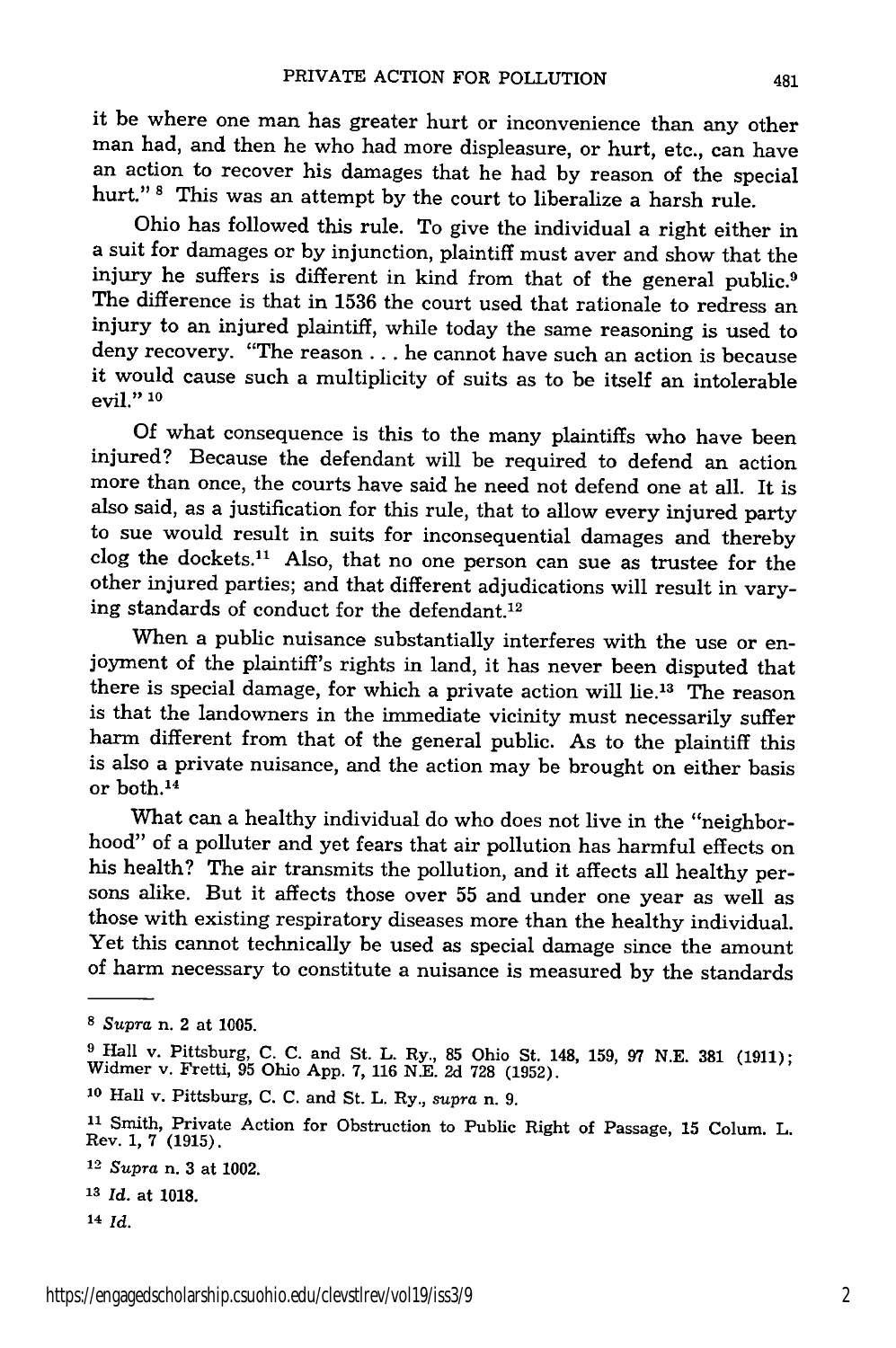of comfort entertained by persons of ordinary sensibilities.15 This leads to the overriding question whether special damage is a necessary element in public nuisance actions **by** a private individual for air pollution.

#### **Abatement by Statutes**

Under Section **3767.03** of the Ohio Revised Code (hereinafter referred to by section number) whenever a nuisance exists, a person who is a citizen of the county where the nuisance exists, may bring an action to abate the nuisance.<sup>16</sup> Chapter 37 declares certain nuisances criminal, while others are prohibited nuisances which may also be proceeded on **by** indictment. Section **3767.23** states that if the prohibitions are proceeded on **by** indictment and a conviction is obtained, the court shall abate the nuisance.

If not proceeded on by indictment, must a party seeking to abate a nuisance under Section **3767.03** show special damage? The question appears not to have been decided, and there are relatively few cases involving this section. The most recent involved an action under Section **3767.03** to abate a nuisance as declared **by** Section 4301.71 (illegal sale of alcoholic beverages). The court held that the citizen's right to abate the nuisance extended only to Chapter **37.** The court further questioned whether the relator would have the capacity to maintain this action merely **by** virtue of statutory authority and notwithstanding that he had not suffered any special damage **by** reason of the alleged nuisance. <sup>17</sup>

In *State ex rel. Chafin v. Glick*,<sup>18</sup> plaintiff brought an action for injunction, and the defendant contended that such an action could only be prosecuted as provided for in Section 3767.03. The court did not decide this question since it found that the act complained of was not a public nuisance. 19 In 1940, the Attorney General stated that under Section 3767.03 neither he nor the prosecuting attorney would have to prove special damages.<sup>20</sup>

**<sup>15</sup>**Columbus Gas Light and Coke Co. v. Freeland, 12 Ohio St. **392** (1861); Kepler v. Industrial Disposal Co., 84 Ohio App. **80, 85** N.E. 2d **308** (1948).

**<sup>16</sup>**"If such action is instituted by other than the prosecuting attorney, or attorney general, the complainant must execute a bond . . . to secure to the party enjoined the damages he may sustain if such action is wrongfully brought, not prosecuted to final judgment, or is dismissed, or is not maintained, or if it is finally decided that the injunction ought not to have been granted."

**<sup>17</sup>**State ex rel. MacDonald v. Shawnee Country Club, Inc., 20 Ohio App. 2d **37,** 40, 251 N.E. 2d 618, **620** (1969).

**<sup>18</sup>** 113 Ohio App. **23,** 31, 177 N.E. 2d 293, **301** (1960).

**<sup>19</sup>**See also: Wind v. State, 102 Ohio St. **62,** 130 N.E. **35** (1921); State ex rel. Pansing v. Lightner, **32** Ohio N. P. (ns.) 376 (1934); State ex rel. Hover v. Rumpke, **60** Ohio Op. 25, **130** N.E. 2d 243 (1955); State ex rel. Heck v. Grillot, 71 Ohio L. Abs. 170, **128** N.E. **2d 552** (1955).

**<sup>20</sup>**1940 Op. Att'y Gen. v. 2 at **1105.**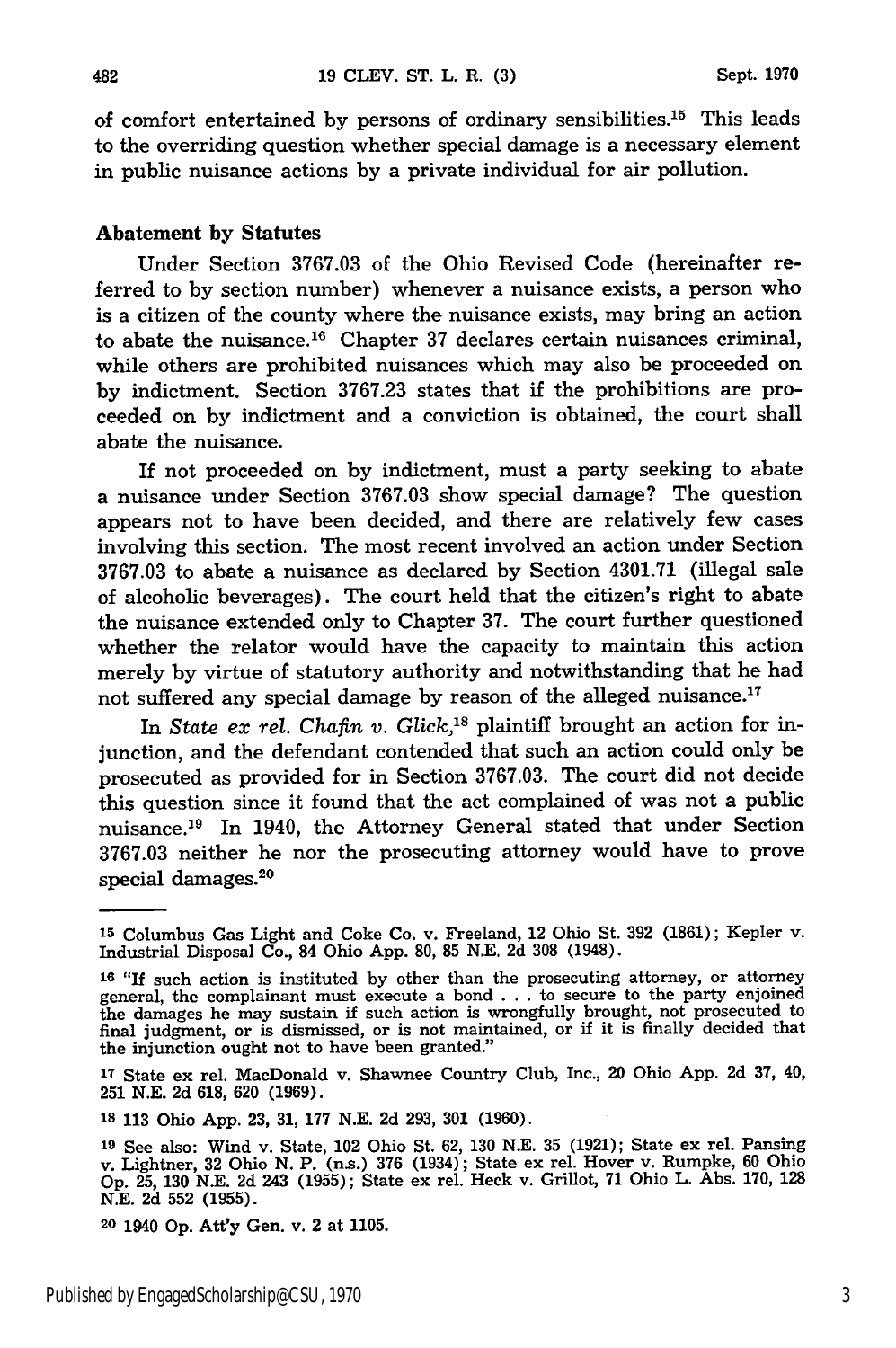In *Fischer v. Cleveland,21* (a taxpayer's suit not involving Section 3767.03) the lower court stated that the defendant raised an interesting question, *viz.*, Whether-a taxpayer, who suffers no special injury different from that of the general public, may bring an action to enjoin a public nuisance. The court did not find it necessary to decide the question. The Court of Appeals did. It found that as an individual, the plaintiff did not allege or prove that he would suffer any damage different from that which the other residents of Cleveland would suffer, and refused to grant the injunction.

The question comes to this: If a public nuisance causes special damage to a party so that it is a private nuisance as to him and he can bring the action either for damages or injunction, or both, then of what consequence is Section 3767.03 if the injured party is required to show special damage? He can get the same relief in equity *without* the statute (enjoin the maintenance of the nuisance) as he can with it. Therefore, this author submits that the statute was designed to confer standing on any individual who was injured by a public nuisance whether or not special damages can be shown. Section 3767.03 is an exception to the rule that abatement of public nuisances should be left to the state or municipal authorities.

### Nuisance: **The Class Action Approach**

There is another method which the injured party may use. He may bring an action for injunction or damages or both, on the theory of public nuisance. With this cause of action one must clearly distinguish between public and private nuisance. In *Taylor v. Cincinnati,22* the most often cited case on nuisance in Ohio, the court failed to clearly distinguish between public and private nuisance. The court stated that nuisance comprehends not only the wrongful invasion of the use and enjoyment of property, but also the wrongful invasion of personal legal rights and privileges.23 This statement is not precise, for this is exactly where public and private nuisance differ. Private nuisance is an invasion of an interest of the use and enjoyment of land, while public nuisance is the invasion of a right or privilege held by people generally. For a public nuisance there should be absolute liability.

The court did state that, the violation of a law, or the violation of a safety statute which is a specific requirement for the safety of others results in absolute liability. "This is on the theory that a violation of a specific lawful requirement which fixes a legal standard of duty, creates

<sup>21 10</sup> Ohio L. Abs. 683 (1931).

**<sup>22</sup>** 143 Ohio St. 426, **55** N.E. 2d 724 (1944).

**<sup>23</sup>** *Id.* at 432.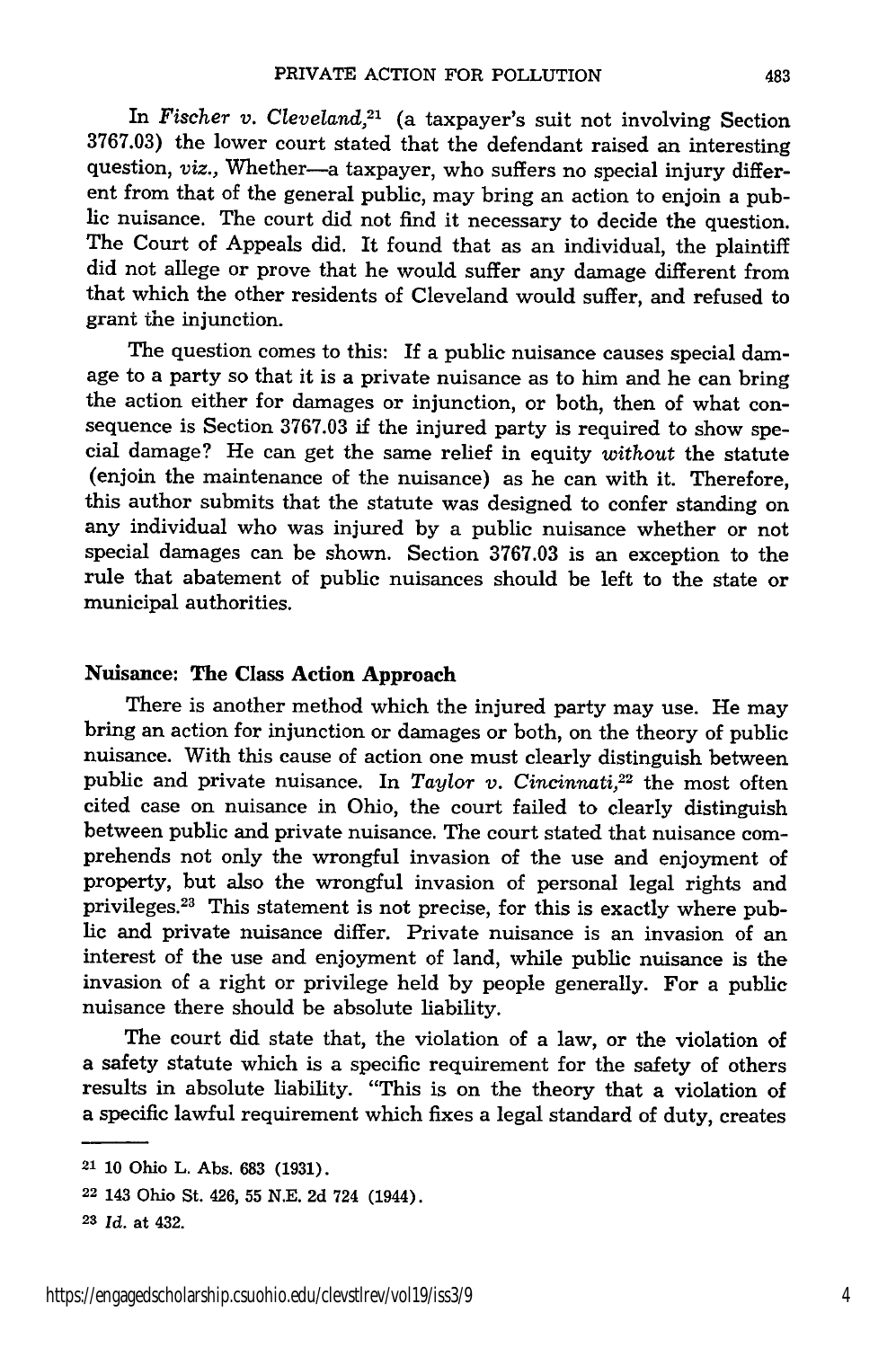liability and *the degree of care exercised is not in issue."* 24 "This rule applies especially to the creation or maintenance of a public nuisance by a private person, which always involves an unlawful act." <sup>25</sup>

Section 3767.13 of the Ohio Revised Code is such a statute. It states that *no person* shall maintain a business which occasions noxious exhalations or noisome or offensive smells which are injurious to the health, comfort, or property of individuals or the public.

It has been held that this section does not apply to manufacturing. In *The Industrial Fibre Co. v. State,26* the court traced the history of Section 3767.13 (then 12646 General Code) to its enactment in 1832. It noted that in 1857 the word manufacture was "dropped" from the statute. Holding that there was a difference between manufacture and trade or business, the court said that the defendant could not be convicted of a crime. But in 1961, the State legislature defined "person" under Chapter 37 as including a corporation or partnership.<sup>27</sup> Therefore the doubt that existed since the *Industrial Fibre* Co. case, *supra,* is removed.

In 1967, the State legislature enacted the Air Pollution Control statutes for the protection of the public. " 'Air Pollution' means the presence in the ambient air of one or more air contaminants or any combination thereof in sufficient quantity and of such characteristics and duration *as to injure human health or welfare, plant or animal life, or property, or which unreasonably interfere with the comfortable enjoyment of life or property."* **28** This statute defines the degree of care to be exercised by the defendant, and is designed as a specific requirement for the safety of others. A violation should result in absolute liability.

Even with absolute liability established, under past practice an injured plaintiff could not enjoin or recover damages. Five reasons are advanced for denying the injured parties relief unless they show special damages. These are: (1) the defendant will be subjected to a multiplicity of suits; (2) no one plaintiff can sue as trustee for all the injured plaintiffs; (3) the standard of conduct required from the defendant may vary with each adjudication; (4) too many suits will clog the dockets; and, (5) parties would bring actions for minimal damages. Rule 23 of the new Ohio Rules of Civil Procedure is the reason those objections no longer are valid. The injured plaintiff(s) may bring a class action on behalf of all the parties that have been injured by the public nuisance.

One or more members of the class may sue as a representative party on behalf of all, if the class is so numerous that joinder of all members

484

<sup>24</sup>*Id.* at 433.

**<sup>25</sup>** *Id.* at 434.

**<sup>26</sup>** 31 Ohio App. 347, 166 N.E. 418 (1928).

**<sup>27</sup>** Ohio Rev. Code, § 3767.01(B).

**<sup>28</sup>**Ohio Rev. Code § 3704.01, et seq. for definitions.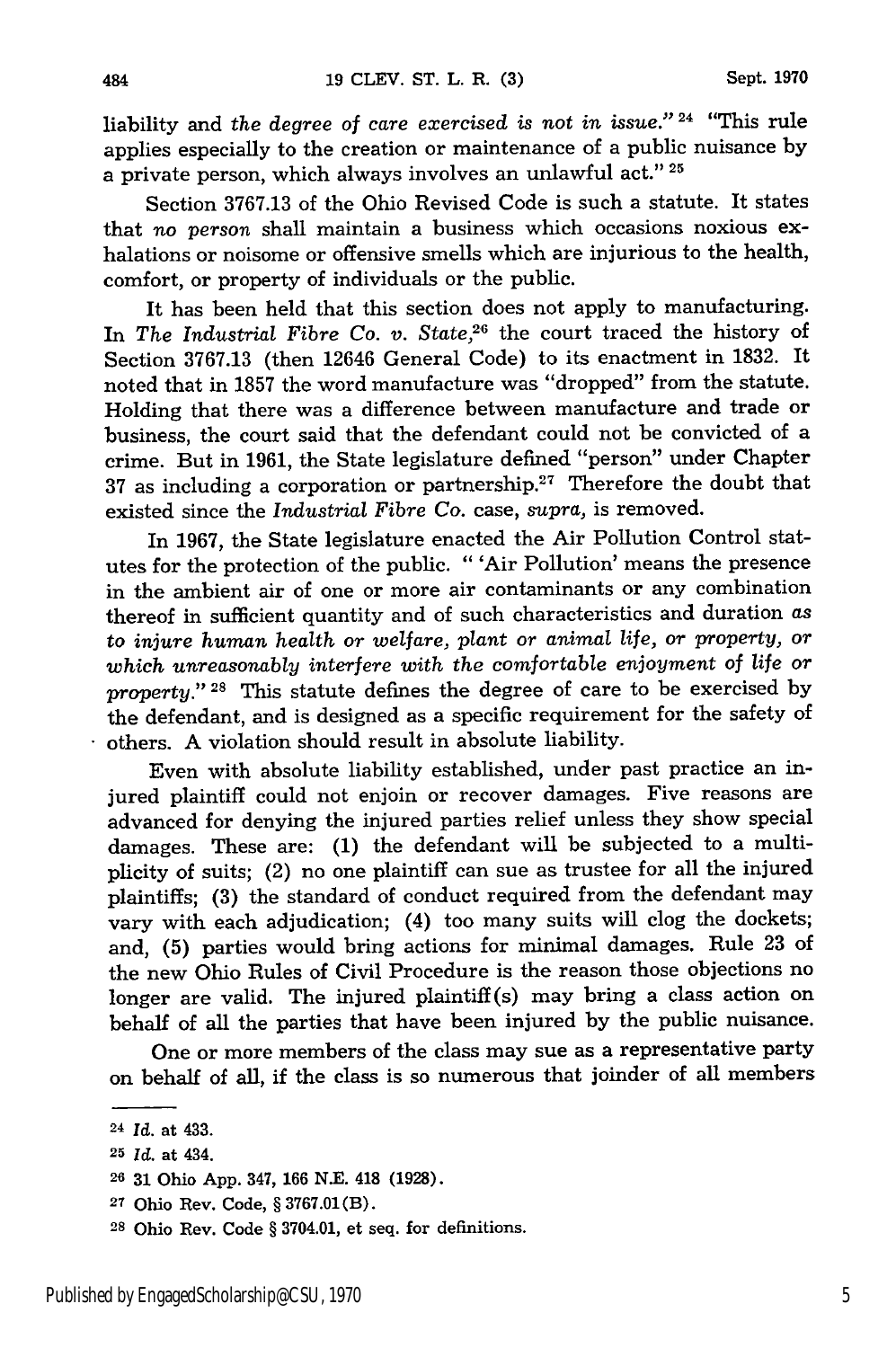is impracticable.<sup>29</sup> The number of people affected by air pollution is apparent. One or more members may sue if there are questions of law or fact common to the class.<sup>30</sup> Usually this provision is either not considered by the courts, or it is stated to be implied in Rule 23B.<sup>31</sup> The claims of the representative parties must be typical of the class.<sup>32</sup> This requirement is usually implied if the other requirements of Rule 23A are found.33 Finally, the representative parties must fairly and adequately represent the class.<sup>34</sup> This requirement places the primary responsibility **on** thc plantiff's attorney to be qualified and able to conduct the litigation in the interest of the class members.<sup>35</sup> Rule 23A eliminates three of the reasons for denying relief.

Rule 23B states that an action may be maintained as a class action if the prerequisites of subdivision (A) are met and also (1) that the prosecutions of separate actions by individual members of the class would create a risk of (A) inconsistent or varying adjudications which would establish incompatible standards of conduct for the party opposing the class.

One person may . . . be under duties toward numerous persons constituting a class, and be so positioned that conflicting or varying adjudications . . . might establish incompatible standards to govern his conduct. The class action device can be used effectively to obviate the actual or virtual dilemma which would thus confront the party opposing the class. In the same way, individual litigations of rights and duties of riparian owners, or of landowners rights and duties respecting a claimed *nuisance* could create a possibility of incomplete adjudications. Actions by . . . a class provide a ready and fair means of achieving unitary adjudications.<sup>36</sup>

In the alternative, if the prerequisites of subdivision (A) are met, a class action is maintainable if the party opposing the class has acted or refused to act on grounds generally applicable to the whole class, thereby making appropriate final injunctive relief.<sup>37</sup> This subdivision is intended to reach situations where a party has taken action or *refused to take action* with respect to a class and final injunctive relief settling the legality of the behavior with respect to the class as a whole is appro-

**<sup>32</sup>***Supra* n. 28, Rule **23** (A) (3).

*<sup>34</sup>Supra* n. **28,** Rule 23 (A) (4).

*<sup>37</sup>Supra* n. 28, Rule 23(B) (2).

**<sup>29</sup>** Ohio Rules Civ. Proc. Rule 23(A) (1).

**<sup>30</sup>***Id.* Rule 23(A) (2).

**<sup>31</sup>**3B Moore's Federal Practice, § 23.06 (1969).

**<sup>33</sup>***Supra* n. 30.

**<sup>35</sup>**Eisen v. Carlisle and Jacquelin, 391 F. 2d 555, 562-564 (2d. Cir. 1968).

**<sup>36</sup>**39 Fed. R. Dec. 98, 100, Advisory Committee's Note.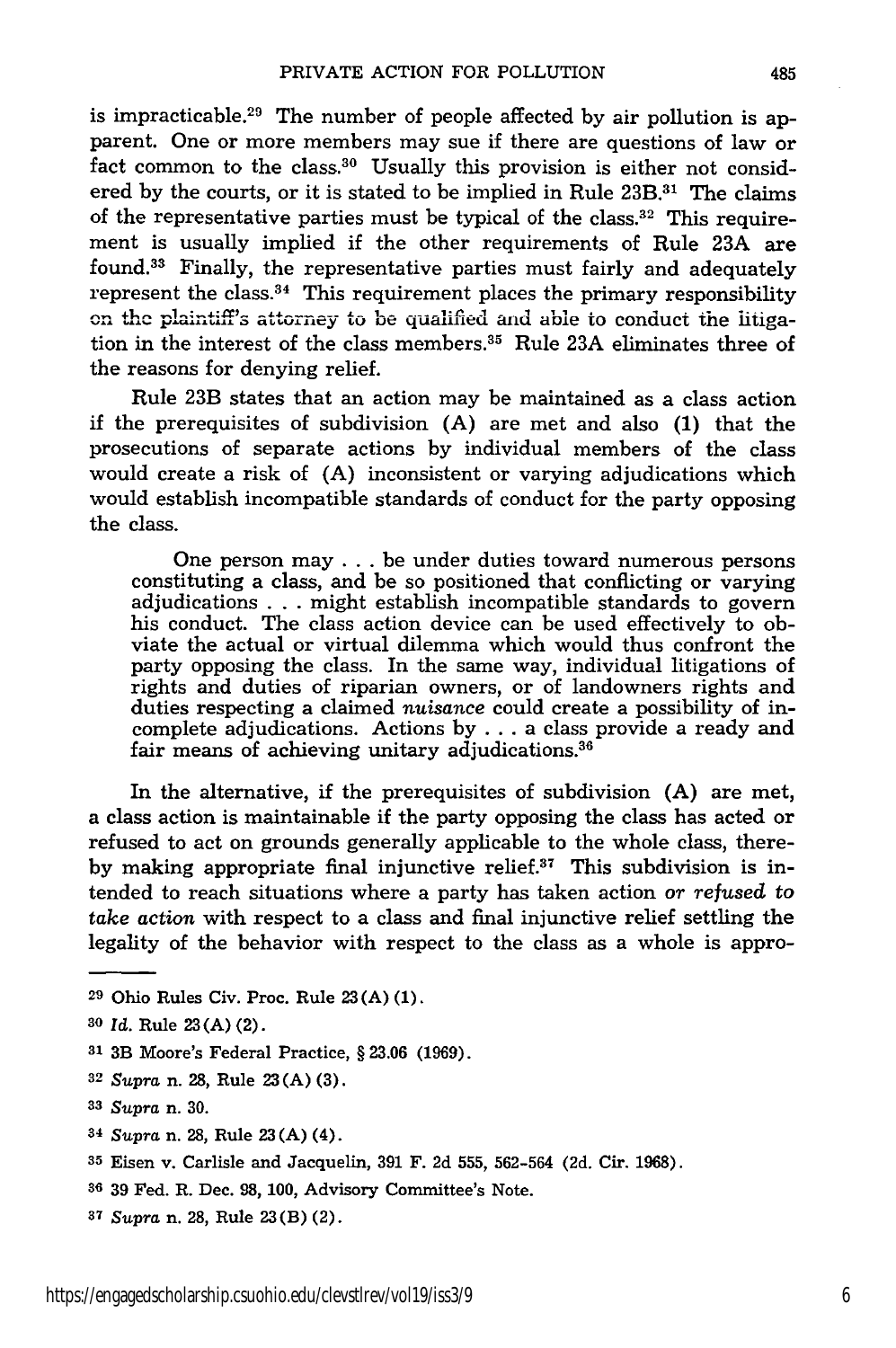priate.38 Rule 23B is not appropriate in an action for damages only, but if the damages are incident to an injunction they are appropriate.<sup>39</sup>

Rule 23B2 eliminates the varying standard of conduct objection, and the minimal damage suits objection was answered in 1915. "The danger of a multiplicity of suits is overestimated; the law as to costs furnishes a good reason why suits will not be frequent. The costs recovered probably will not equal counsel fees, and the plaintiff will be out of pocket by litigation." <sup>40</sup>

From the foregoing discussion, it is apparent that the rationale requiring special damages, is of no validity today.

A man shall not have an action on the case for a nuisance done in the highway, for it is a common nuisance, . . . for by the same reason that one person might have an action for it, by the same reason everyone might have an action and then he (i.e., the defendant) would be punished 100 times for one and the same cause. . **.** . and this the law provides for avoiding a multiplicity of suits, for if any one man might have an action, all men might have the like.<sup>41</sup>

If *Williams Case* and the theory behind it are inapplicable to the present-day situation, then the special damages requirement is also inapplicable. That being true, whenever a public nuisance is created, one who is injured thereby has standing to challenge the defendants action. In the case of air pollution, the statutes (Section 3767.13 and Section 3704.01) were designed for the safety of the public, therefore neither the defendant's conduct nor the degree of care exercised by the defendant is in issue. Plaintiff then is entitled to relief.

#### **Health and Property Damage**

This section is designed not as an in-depth study at what damages there are from air pollution, but rather what areas and items should be investigated when contemplating an air pollution suit. The argument put forth is that the scientists cannot agree to a numerical limitation (a standard) on the amount of pollutants that can be emitted. The answer is that the standard has been set in terms of law-when air pollution is detrimental to health. All numerical limitations are superseded by that criterion. It is a manageable standard, and one which the court can interpret. It covers every possible pollutant or situation.

In 1965, about 142 million tons of pollutants were emitted into the air. Sulphur oxide emission was 26 million tons (51% from the combustion of coal; it is estimated that 30 million tons will be discharged in

486

**<sup>38</sup>***Supra* n. **35** at 102. **<sup>39</sup>***Supra* n. 30, § 23.40. **<sup>40</sup>***Supra* n. **11** at **6.**

*<sup>41</sup> Id.* at **3.**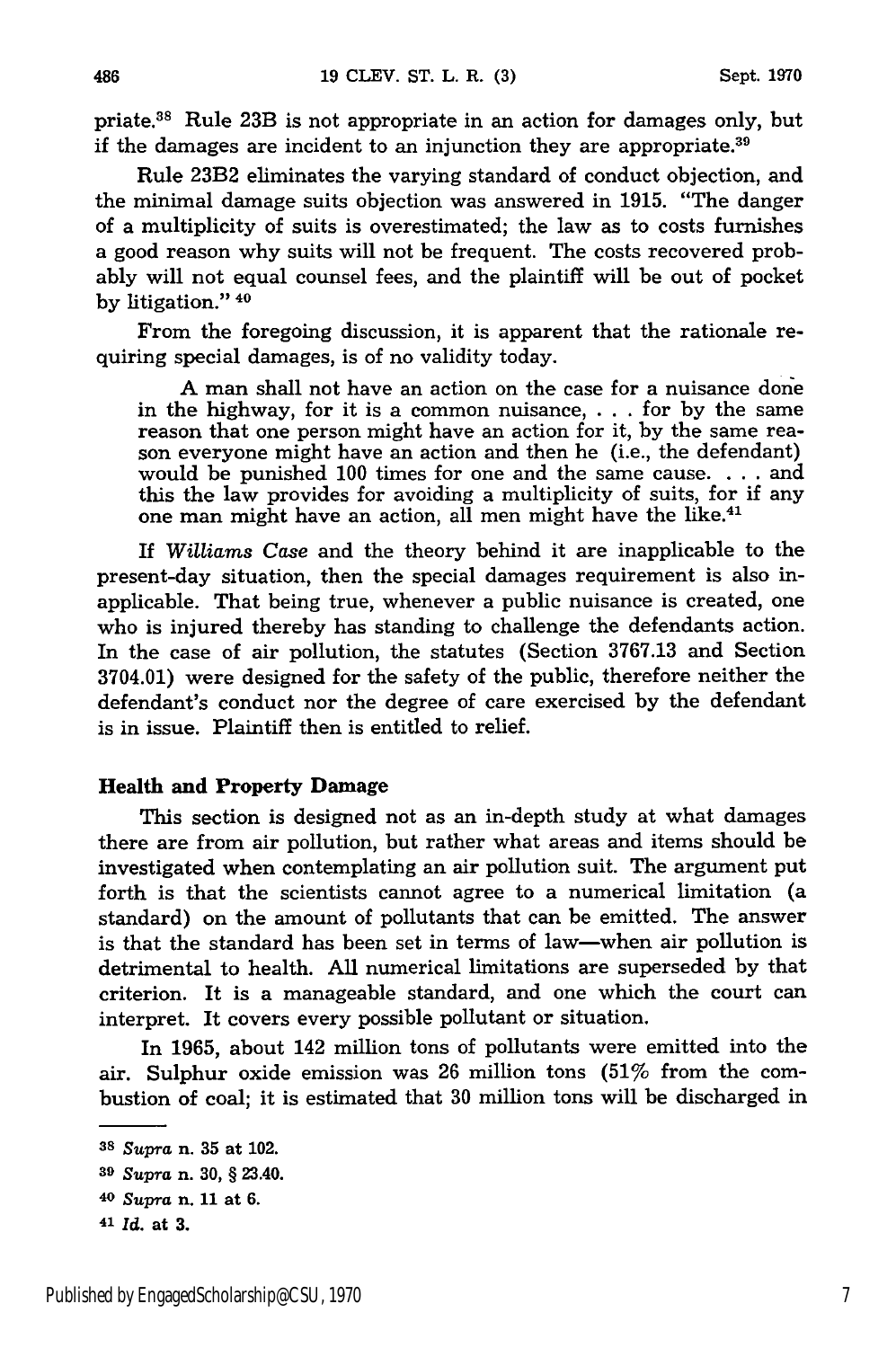$1970$ ;<sup>42</sup> 72 million tons of carbon monoxide; 19 million tons of hydrocarbons; 13 million tons of nitrogen oxide; and, 12 million tons of particulate matter.<sup>43</sup> The percentage of sulphur oxide emission from stationary sources is: power generating plants 46%; industry 32%; smelting ores 12%; oil refining, coke processing, and sulphuric acid manufacturing **10%. <sup>44</sup>**

The sulphur content of the coal used in Ohio varies between .5% and **5.2%. <sup>4</sup> <sup>5</sup>**The coal used in England is about 1.5% sulphur content. Yet in London, between December 5 and December 9, 1952, because of the temperature inversion, the fog, and the effect of the combination of sulphur dioxide and particulate matter on the human respiratory tract, 4000 more people died than in any comparable period. It is disputed whether it is this pollutant alone, or in conjunction with other pollutants that was responsible.46 A similar situation took place in the Meuse Valley in Belgium in 1930 (3 days-60 deaths) and Donora, Pennsylvania in 1948 (3 days-17 deaths). In all these cases, those over 55 and under one year or those who suffered from a previous condition of the heart or lungs, were those that experienced the most suffering and also the ones who died.<sup>47</sup>

The sulphur in coal is of two kinds: in chemical combination with the coal; or as mineral impurity mixed with the coal, principally as iron pyrites. Much of the mineral impurity can be removed by cleaning the coal, and the combined sulphur can be removed by breaking up the coal (though this would increase the cost). An average figure of sulphur removal from cleaning coal is about 25%.<sup>48</sup> In 1965 figures that itself would be a reduction of  $6\frac{1}{2}$  million tons of sulphur dioxide pollution.

Ohio Edison was requested by the Secretary of HEW to limit the particulate and sulphur dioxide emission of its southern Ohio plant by July 1, 1970. Three alternatives were given: (1) substitute low sulphur fuels; (2) install pollution control facilities; (3) suspend operations at that plant. $49$  If the harm is being done, there is no reason for the courts to wait for the federal government to give ultimatums. The above alter-

**<sup>42</sup>** Atmospheric Chemistry of Chlorine and Sulphur Compounds, Geophysical Monograph No. 3, American Geophysical Union 55 (1959).

**<sup>43</sup>**The Sources of Air Pollution and Their Control, Public Health Service No. 1548, Govt. Printing Office (1966).

*<sup>44</sup>Id.*

**<sup>45</sup>**Main sources of coal used in Ohio are: Indiana .6%-5.2%; Kentucky 2.7%-5.1%; Ohio 1.1%-4.8%; Pennsylvania .6%-3.7%; West Virginia .5%-4.7%, Coal and the Environment, U. S. Bureau of Mines, Govt. Printing Office (1957).

<sup>46</sup> World Health Organization, Air Pollution, 172 (1961).

**<sup>47</sup>***Id.* at **173.**

<sup>48</sup> American Chemical Society, Cleaning Our Environment The Chemical Basis for Action, 65 (1969).

**<sup>49</sup>**Journal of the Air Pollution Control Association, **906** (November, 1969).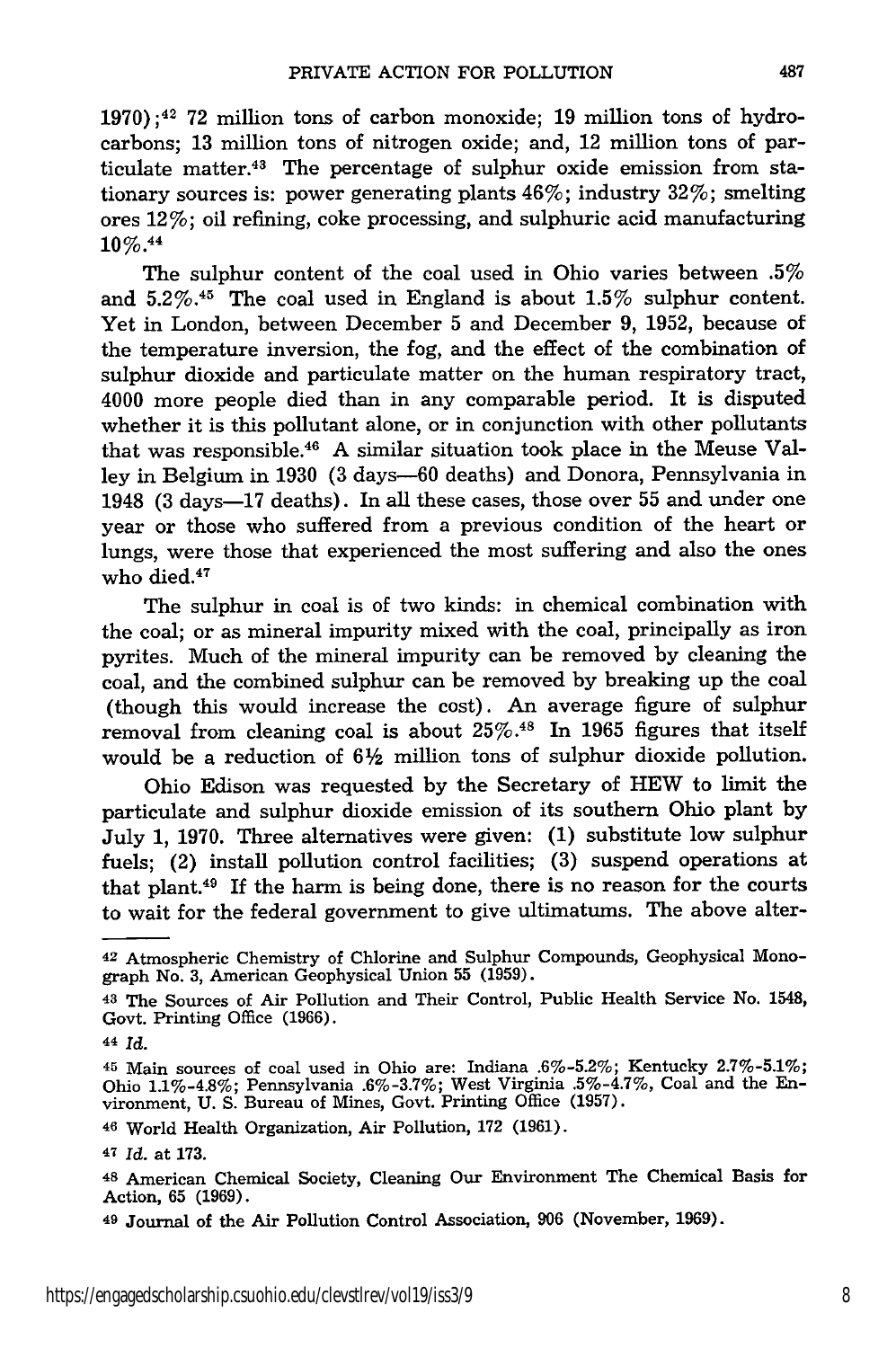natives could just as easily have been given by a court if a public nuisance did in fact exist.

Sulphur is present in coal and oil and their derivatives, the amount varying with the type of coal or oil used. When these fuels are burnt they give off sulphur dioxide. This is what sulphur dioxide pollution can do.

The smoke emitted sticks to houses and buildings, reacts with the paint, forms a layer of soot which is added to daily, and is not removed by rain.<sup>50</sup> It corrodes sandstones, limestones, slates and mortar, and any other stone containing carbonates suffers damage because carbonates are converted, by polluted rainwater, into sulphates or chlorides. The rainwater becomes polluted because rain and snow absorb sulphur compounds and as a result become sulphuric acid mist. It has been shown that sulphuric acid mist affects man's teeth.<sup>51</sup> Also as a result of this sulphuric acid mist, iron rusts, and non-ferrous metals corrode more quickly. Wool, cotton, and leather are rotted as a result of absorption of sulphur dioxide and its oxidation to sulphuric acid. Deterioration is most rapid in a humid atmosphere. Even works of art are affected.<sup>52</sup> In Italy it has been shown that this mist is damaging priceless frescoes.<sup>53</sup>

This sulphuric acid mist is deposited on high voltage power transmission lines. In humid weather this causes flashovers, which both interrupt service and involve high stresses on the transmission system. It also blocks out sunlight, specifically the ultra-violet rays of the sun which is one source of vitamin D. These rays also kill bacteria which are combined with particulate matter suspended in the air.54

As noted, the rainwater becomes polluted because it absorbs the sulphur dioxide and becomes sulphuric acid mist. A pH measurement is the measure of acidity or alkalinity of a solution. A pH measurement of 7.0 is considered neutral. In 1958 in eastern Europe, precipitation showed a value of 5.0. In 1966 the pH reading was 4.5. This mist is eventually deposited in the bodies of water, which increases the acid content of the water and if left uncontrolled will ultimately destroy aquatic life.55

80 micrograms of smoke, flyash, and dust per cubic meter is harmful to health. Cleveland as a city averages 120, and in the inner city, 143; Akron, 137; Canton, 125; Lorain, Summit, and Stark counties, about 90. In 1969, 818,405 tons of sulphur oxides were emitted in Cleveland:

**<sup>50</sup>**For an interesting comment on soot, odors, and trees in Cleveland see **31** Ohio **App.** 347, 354, 360-362, 166 N.E. 2d 418 (1928).

**<sup>51</sup>**72 Chemical Abstracts No. 4, 15507, at 230 (1970).

<sup>52</sup> Society of Chemical Industry, Air Pollution, Monograph No. 22, at **18** (1966).

**<sup>53</sup>**71 Chemical Abstracts, 206113, at 687 (1969).

**<sup>54</sup>***Op.* cit. supra n. 48 at **78.**

**<sup>55</sup>***Id.* at 31.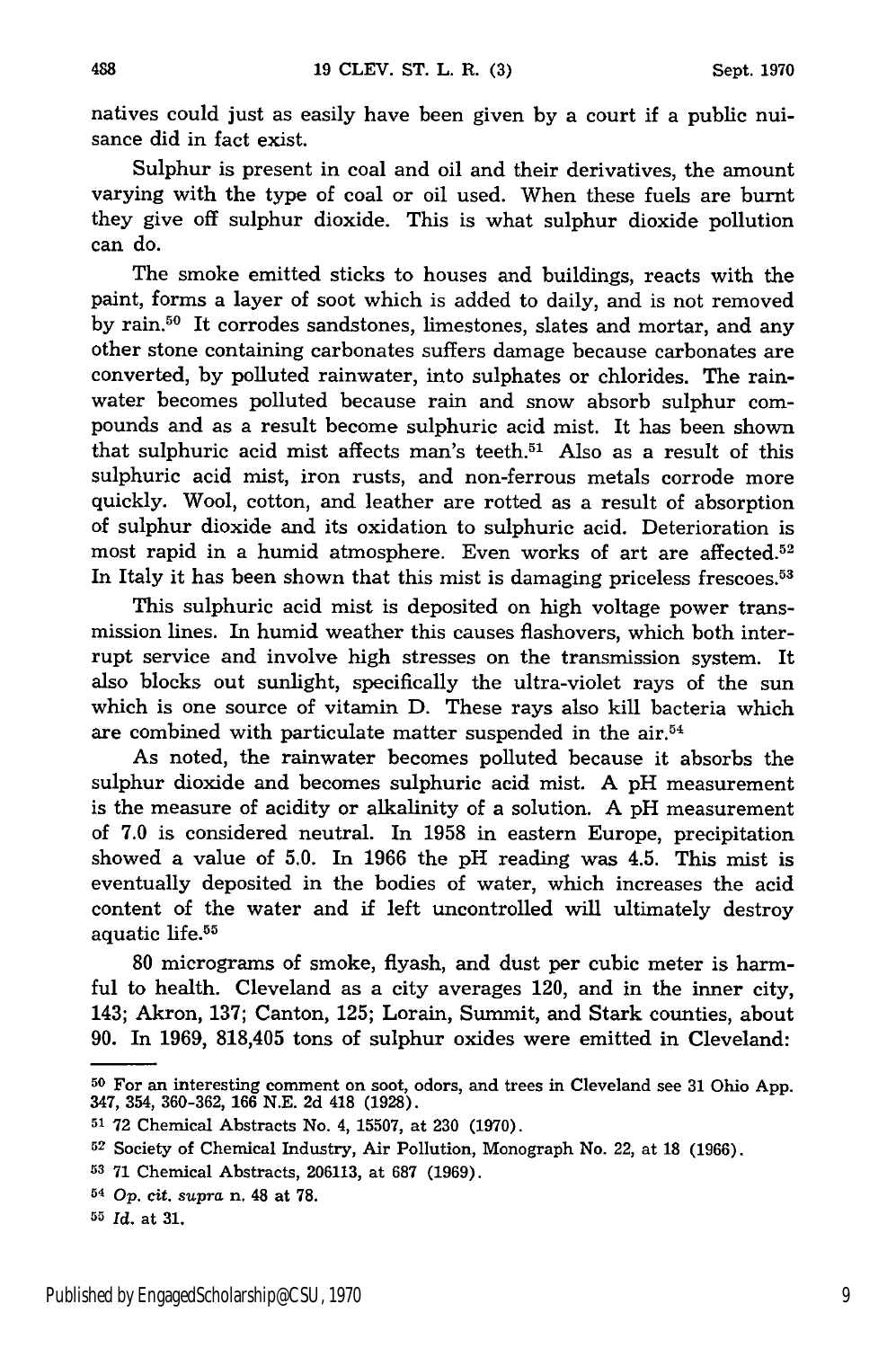459,224 tons by industry; and 291,482 tons by power plants. There were 303,597 tons of particulate matter emitted in Cleveland: 223,700 tons by industry; and 39,873 tons by power plants. There were also 1,384,375 tons of carbon monoxide emitted, mainly by internal combustion engines.<sup>56</sup>

A study of the contamination of soil in the vicinity of a cokechemical plant was made in Russia in 1969. It was found that there was a direct relation between the capacity of the plant and the degree of soil contamination of  $3,4$ -benzopyrene (a carcinogenic substance).<sup>57</sup>

About 10 million people die every year from cardiovascular diseases and cancer. Yet the proposition that these two diseases are major killing disorders applies only to industrialized countries. They do not occur in underdeveloped countries as a major killing disease, but as a more or less rare disorder.<sup>58</sup> Yet work alone does not produce cardiovascular disease, $59$  and the causes of cancer are many.

Ohio in 1955, conducted a study of the influence of urban and rural areas on cancer. $60$  In terms of a "mortality ratio," there were 123 lung cancer deaths in urban areas to 69 rural; 133 cancer of the esophagus deaths urban to 51 rural; 120 buccal cavity and pharynx deaths urban to 68 rural; and 124 cancer of the larynx deaths urban to 63 rural.

Cement works, steels mills, pulp mills, and foundries are among the greatest emitters of particulate matter. Rhode Island's Bay Area Code requires 99% collection efficiency of particulate matter from foundries. The average foundry emits 800 pounds of particulate matter per day. The annual cost of control equipment is about \$30,000 (including amortization). $61$  Though the complaint is that this is too much to pay for clean air, this control equipment can reduce particulate emission to 37 pounds per day. $62$ 

Pollen pollution is another problem. Pollen causes hay fever or asthma. Some pollens are the product of desirable vegetation, but the largest quantity come from unwanted weed growth. In recent years the quantity of weeds has increased because agricultural programs have caused withdrawal of land from cultivation with the resultant weed growth. These allergenic pollens are carried in the air for long distances.

**<sup>61</sup>**Journal of the Air Pollution Control Association, 72 (February, 1970). **<sup>62</sup>***Id.* at **108.**

**<sup>56</sup>**The Cleveland *Press,* Jan. 16, 1970, at 1.

**<sup>57</sup>**69 Chemical Abstracts, 109619, at 10283 (1968).

**<sup>58</sup>**Ciba Foundation 100th Symposium, Health of Mankind, 151 (1967).

**<sup>59</sup>**National Health Education Comm., Inc, Facts on the Major Killing and Crippling Diseases in the U. S. Today, 142 (1966).

**<sup>60</sup>** Mancusco, T. F., Macfarlene, E. M., and Porterfield, J. D., Geographical Distribution of Cancer in Ohio. 45 A.P.H.A., 58-70 (1955). The mortality ratio was based on eight metropolitan counties against 73 rural counties. The figures were determined by dividing the observed deaths by the expected deaths and multiplying by 100.